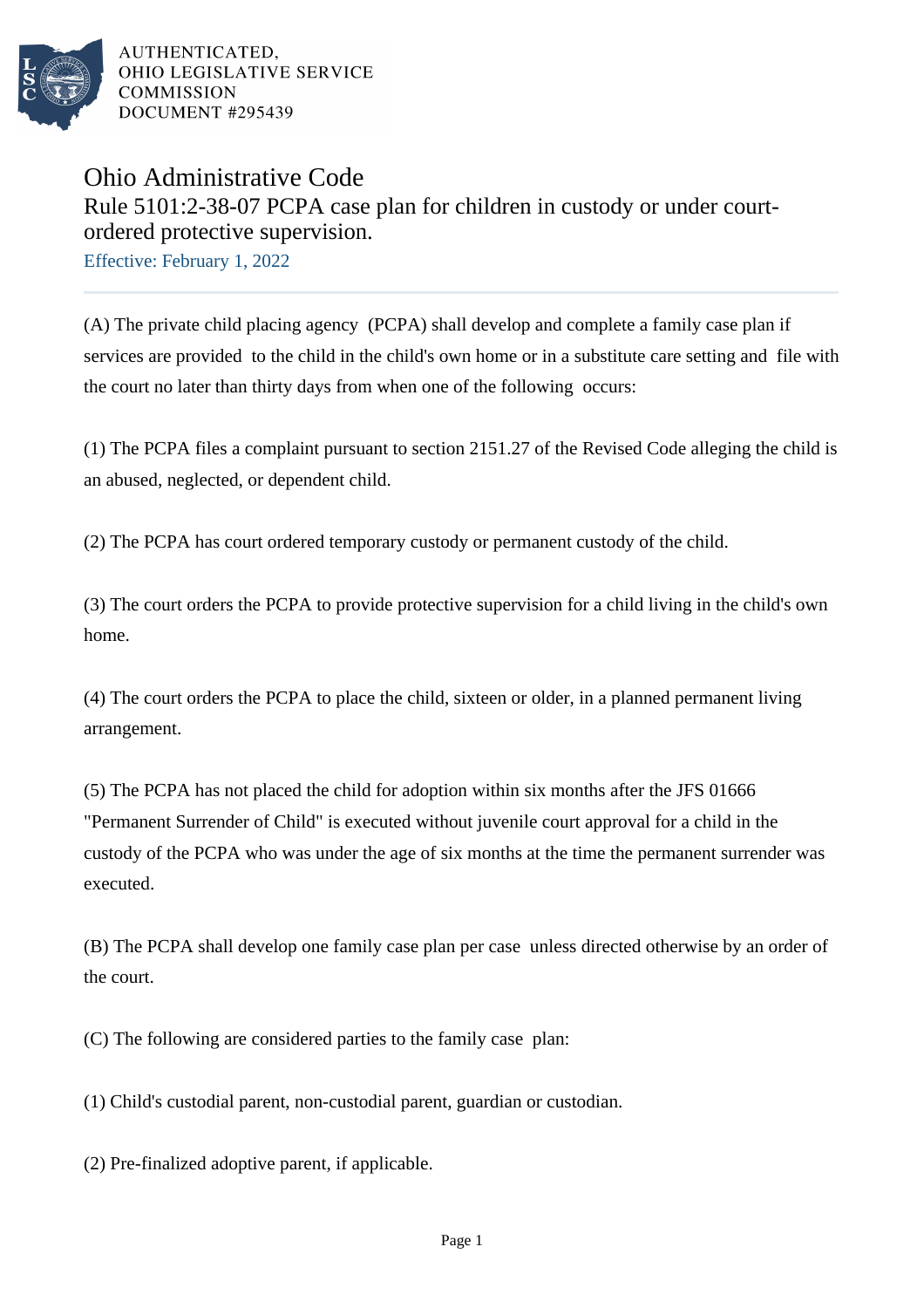

(3) Guardian ad litem and or court appointed special advocate, if one has been appointed.

(4) Child age fourteen and over.

(5) Child under age fourteen if developmentally appropriate.

(6) The Indian custodian, if any, and child's Indian tribe and extended relatives as defined in rule 5101:2-53-01 of the Administrative Code, if applicable.

(7) The child's attorney, if applicable.

(8) Any other party specifically identified by the court as a party to the family case plan.

(D) Notification and participation of the child or parent is not required for the development of the family case plan or any updates to the family case plan if the child has been adjudicated as a deserted child pursuant to section 2151.3519 of the Revised Code.

(E) When initiating the family case planning process, the PCPA is to:

(1) Provide at least seven days' notice of the opportunity to participate in the development of the family case plan to the following, unless the family agrees to waive the right to seven days' notice and document the family's agreement in the case record:

(a) All parties to the family case plan as outlined in paragraph  $(C)$  of this rule.

(b) The substitute caregiver as defined in rule  $5101:2-01-01$  of the Administrative Code.

(c) For substitute care cases in which the child is age fourteen and older, two individuals, at the option of and as selected by the child, pursuant to rule 5101:2-42-19 of the Administrative Code and in accordance with the JFS 01677 "Foster Youth Rights Handbook."

(i) One of the individuals selected by the child may be designated to be the child's advisor and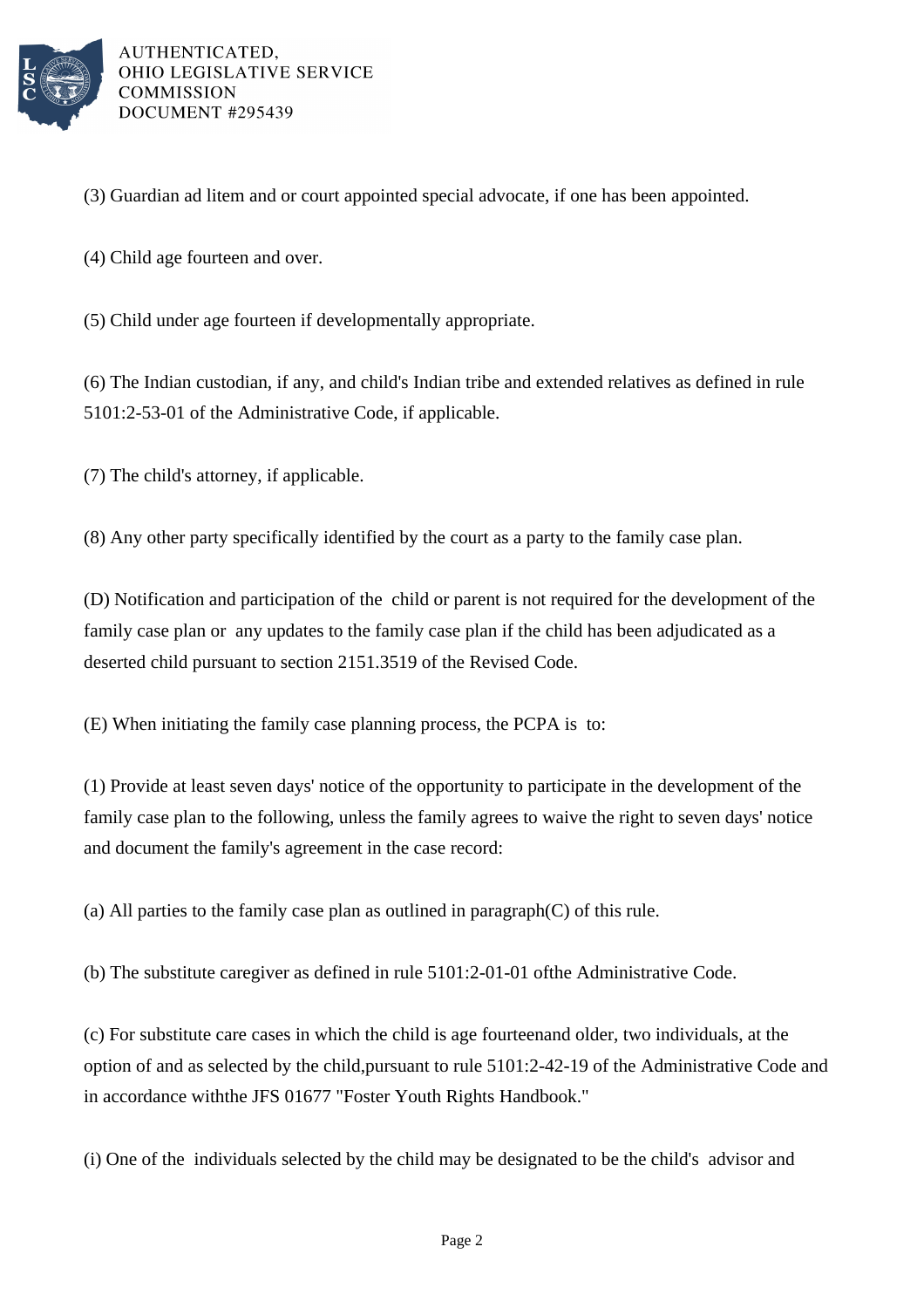

advocate regarding application of the prudent parent standard.

(ii) A PCPA may reject individuals referenced in paragraph  $(E)(1)(c)$  of this rule if the agency has good cause to believe the individual(s) would not act in the best interest of the child. The agency shall document in an activity log the individual's name and the reason the agency found the individual would not act in the best interest of the child.

(d) The permanency team for substitute care cases in which a child is placed in an approved qualified residential treatment program (QRTP) determined by the assessment pursuant to rule 5101:2-42-12 of the Administrative Code.

(2) Document the date and method of notification.

(3) Work with all parties on the development of the family case plan; attempt to obtain agreement on the contents of the family case plan by the parties outlined in paragraph  $(C)$  of this rule and provide each party with a copy of the family case plan no later than seven days from the child's custodial parent, non-custodial parent, guardian, or custodian's signature, not including the date of signature.

(4) Inform all parties, identified in paragraph  $(C)$  of this rule, if agreement cannot be obtained on the contents of the family case plan, the parties may present evidence at the dispositional hearing and the court will determine the contents of the family case plan based upon the evidence presented.

(F) The family case plan shall include a written visitation plan for siblings removed from their home and not jointly placed pursuant to rules 5101:2-42-92 and 5101:2-39-01 of the Administrative Code. The visitation plan shall provide for regular, ongoing visitation, and interaction between siblings no less than monthly unless the PCPA has documented that it would be contrary to the safety or wellbeing of any child.

(G) For all children receiving PCPA services pursuant to rule 5101:2-42-92 of the Administrative Code, the family case plan shall include a written visitation plan for the child's custodial parent, non-custodial parent, guardian, or custodian. The visitation plan shall provide for regular, ongoing visitation, and interaction between the child placed in substitute care and the custodial parent, noncustodial parent, guardian, or custodian.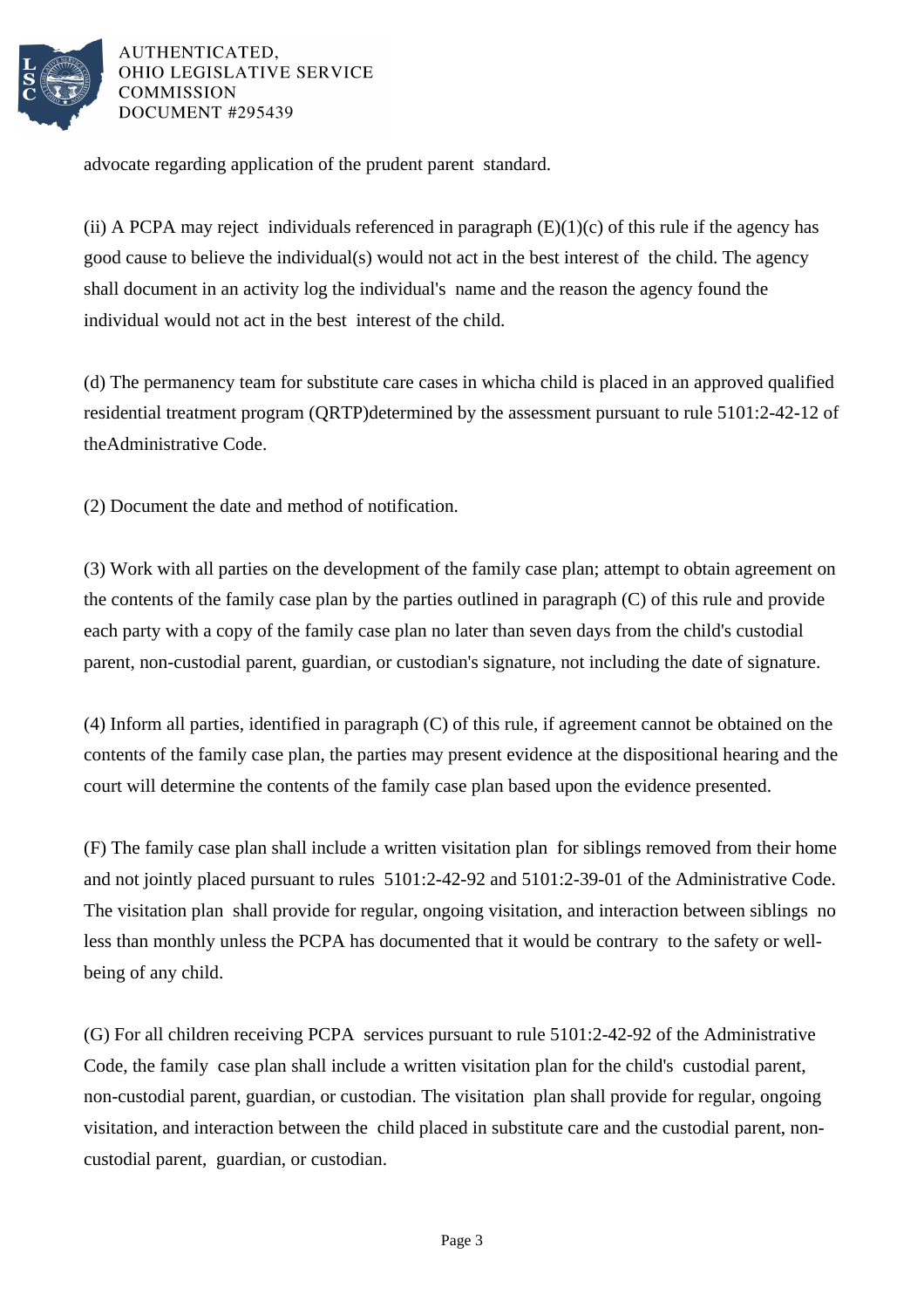

(H) The PCPA shall attach the JFS 01443 "Child's Education and Health Information" or the PCPA form being used in lieu of the JFS 01443, containing all documentation required on the JFS 01443 pursuant to rule 5101:2-38-08 of the Administrative Code, to the family case plan for each child placed in a substitute care setting.

(I) The family case plan is to contain required documentation of the family and permanency team for a child placed in a qualified residential treatment program (QRTP) pursuant to rule 5101:2-42-12 of the Administrative Code.

(J) PCPAs shall act in accordance with Chapter 5101:2-53 of the Administrative Code for children identified as Indian. Services provided shall be specifically designed for the Indian family if available, including resources of the extended family, the tribe, Indian organizations, tribal family service programs and individual Indian caregivers.

(K) If sufficient information is not available to complete any element contained on the family case plan, the PCPA shall do all of the following:

(1) Specify in the family case plan developed pursuant to paragraph (E) of this rule, the additional information needed in order to complete all parts of the family case plan and the steps needed to obtain the missing information and file with the court.

(2) Obtain the missing information, complete the missing elements of the family case plan, and submit to the courts no later than thirty days after the adjudicatory hearing or by the date of the dispositional hearing.

(L) If a family case plan is required pursuant to paragraph (A)(5) of this rule and the PCPA has not placed the child, who is under six months of age, for adoption within six months at the time the JFS 01666 is executed without juvenile court approval; the PCPA shall file a request for a review hearing and file the family case plan.

(M) The family case plan shall serve as the permanency plan for the child.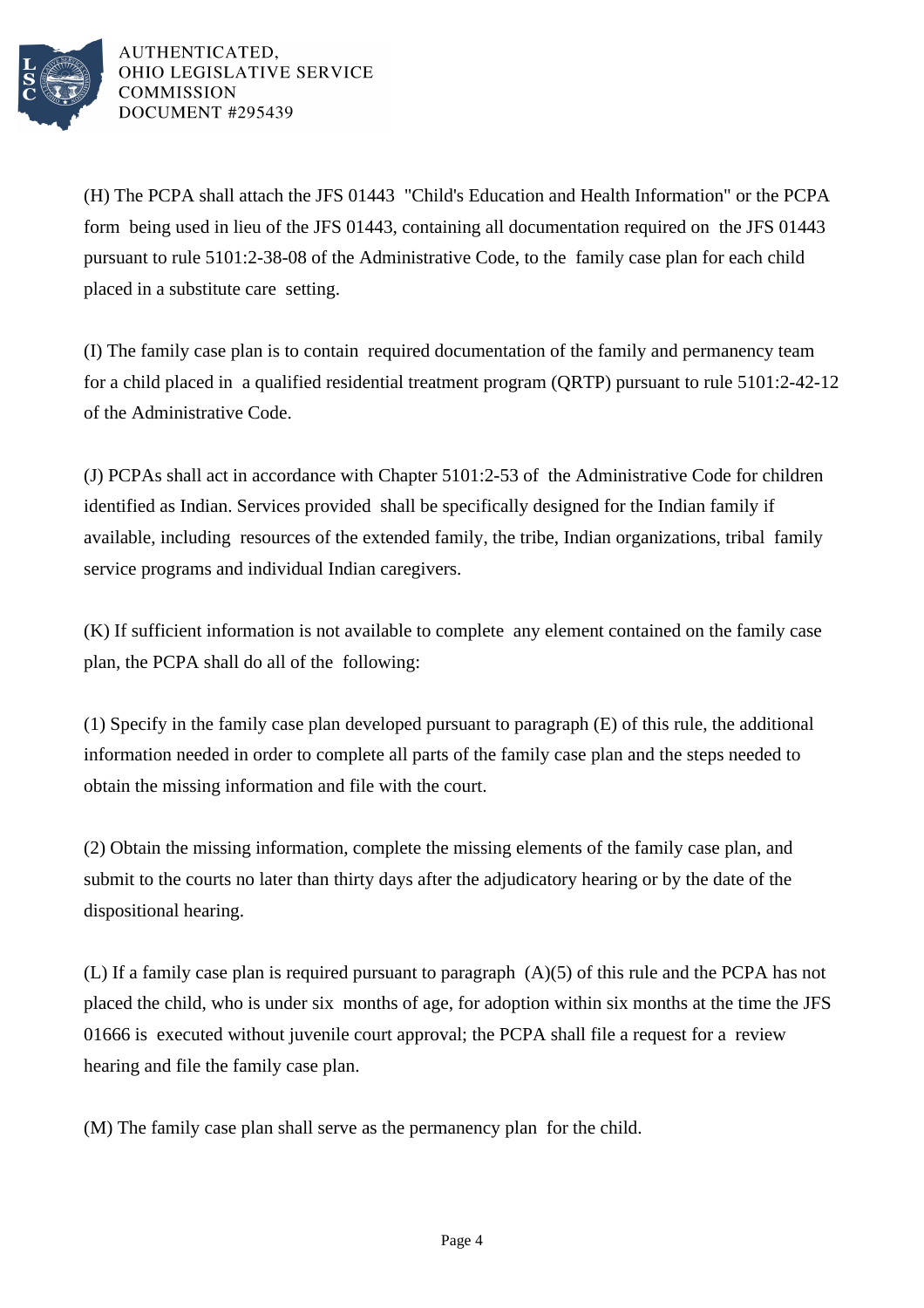

(N) Once the court journalizes the family case plan, the parties including PCPA staff, are bound by the provisions outlined in the journalized family case plan. Failure to comply with the family case plan by any party to the family case plan may result in a finding of contempt of court.

(O) The PCPA shall complete contact in accordance with the following:

(1) For court-ordered protective supervision cases the PCPA shall:

(a) Complete face-to-face contact with each custodial parent, non-custodial parent, guardian, or custodian, or if applicable, pre-finalized adoptive parent, and child participating in and being provided services listed in the family case plan no less than monthly to monitor progress of the family case plan objectives.

(b) Complete at least one contact every other month in the child's custodial parent, non-custodial parent, guardian, or custodian's home, or if applicable, pre-finalized adoptive parent's home.

(2) For cases with children in temporary custody of the PCPA, the PCPA shall:

(a) Complete face-to-face contact with the child pursuant to rule  $5101:2-42-65$  of the Administrative Code.

(b) Complete face-to-face contact with each custodial parent, non-custodial parent, guardian, or custodian, or if applicable, pre-finalized adoptive parent participating in and being provided services listed in the family case plan no less than monthly to monitor progress of the family case plan objectives.

(c) Complete at least one contact every other month in the child's custodial parent, non-custodial parent, guardian, or custodian's home, or if applicable, pre-finalized adoptive parent's home.

(3) For cases with children in the permanent custody of the PCPA, the PCPA shall:

(a) Complete face-to-face contact with the child pursuant to rule  $5101:2-42-65$  of the Administrative Code.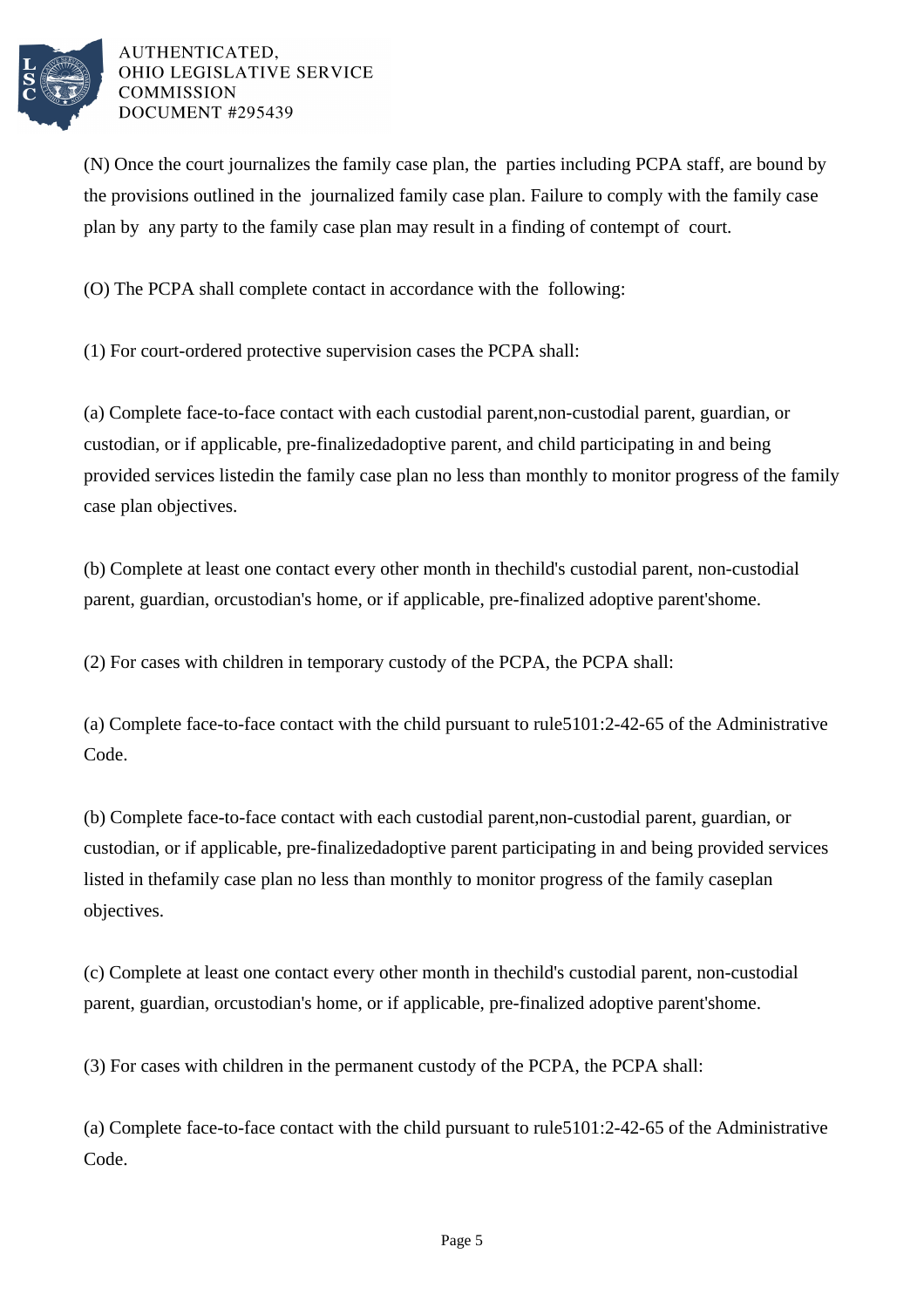

(b) Complete face-to-face contact with the child pursuant to rule  $5101:2-48-17$  of the Administrative Code as applicable.

(P) If the initial attempt to complete face-to-face contact pursuant to paragraph (O) of this rule is unsuccessful, the PCPA shall make a minimum of two additional attempts to complete the face-toface contacts within the calendar month.

(Q) For an adult who is a party to the family case plan where minimum face-to-face contacts are not able to be completed pursuant to paragraph (O) of this rule and the attempts of face-to-face contact pursuant to paragraph  $(P)$  of this rule have been completed, the subsequent month(s) the PCPA is to identify and document the following information and provide regulatory review of the contact status with the individual in the case record:

(1) The case circumstance, identifying the barrier to completing face-to-face contact.

(2) Identify alternative forms of contact, if possible, to be completed with the individual in lieu of the face-to-face contact (telephone, video conference, electronic communication, etc),

(3) The plan of diligent efforts to successfully resume monthly face-to-face contact with the individual,

(4) Supervisory approval.

(R) The PCPA may suspend home visits with the child's custodial parent, non-custodial parent, guardian, or custodian of a child in PCPA custody if conducting visits in the home presents a threat to the safety of the caseworker. A written justification to suspend visits in the home shall be documented in the case record and shall include all of the following:

(1) Identification of the specific threat to the caseworker's safety and the person posing the threat.

(2) Identify alternative forms of contact, if possible, to be completed with the individual in lieu of face-to-face contact (telephone, video conference, electronic communication, etc.).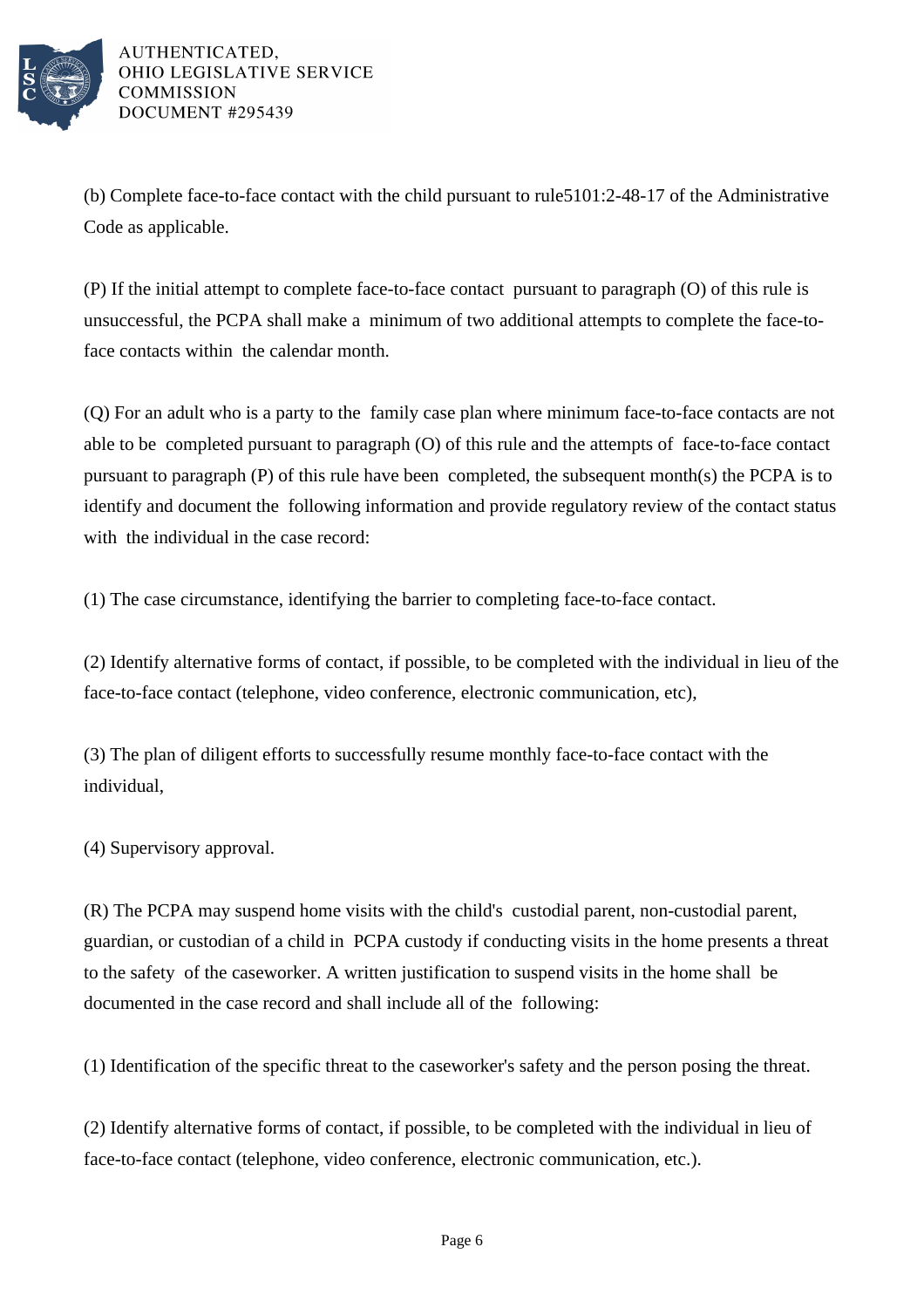

(3) The plan of diligent efforts to successfully resume monthly face-to-face contact with the individual.

(4) Authorization of the executive director or his or her designee to suspend home visits.

(S) If home visits are suspended pursuant to paragraph (R) of this rule, the PCPA shall complete face-to-face contact with the child's custodial parent, non-custodial parent, guardian, or custodian no less than monthly in a location that assists in ensuring the safety of the caseworker.

(T) If a voluntary family case plan had been implemented pursuant to rule 5101:2-38-01 of the Administrative Code and the PCPA determines the involvement of the court is necessary, the PCPA shall update the family case plan by recording the revisions to the family case plan and submit the updated family case plan to the court within fourteen days of the event listed in paragraph (A) of this rule.

(U) The PCPA shall contact the parties to the family case plan as outlined in paragraph (C) of this rule and seek agreement and obtain the signatures of the parties to the family case plan for any update to the family case plan if any of the following occurs:

(1) The conditions of the child or the child's custodial parent, non-custodial parent, guardian or custodian, or if applicable, pre-finalized adoptive parent change; and the change affects the child's legal status or the provision of supportive services.

(2) There is a change in the goal for the child and/or changes that family members need to address to alleviate concerns.

(3) The child needs to be placed in a substitute care setting; reunified with the child's custodial parent, non-custodial parent, guardian, or custodian, or pre-finalized adoptive parent; or moved to another substitute care setting.

(4) The child attains the age of fourteen, has had a completed life skills assessment, and an independent living plan is developed pursuant to rule  $5101:2-42-19$  of the Administrative Code.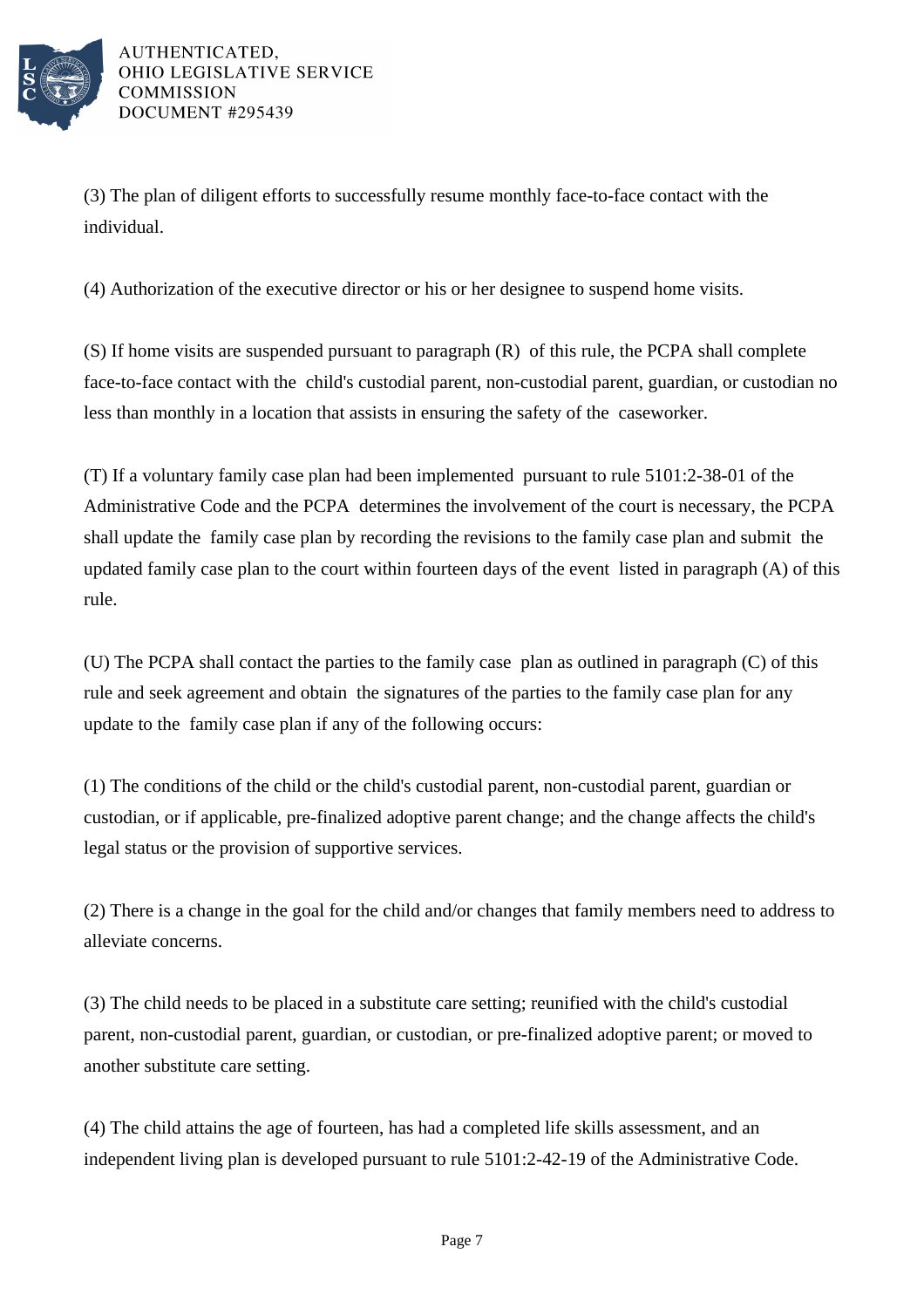

(5) The child attains the age of sixteen and the court orders the PCPA to place the child in a planned permanent living arrangement.

 $(6)$  A change in the visitation plan for a child.

(7) A party must be added or removed from the family case plan.

(V) The PCPA shall record on the family case plan the reasons for any agreed upon update made and submit the update to the court within seven days of the agreement.

(W) If agreement as described in paragraph (U) of this rule is not obtained, the PCPA shall request a change in the family case plan by filing the proposed change with the court and do the following:

(1) Provide written notice of the proposed change to all parties listed in paragraph  $(C)$  of this rule.

(a) Indicate in writing the proposed change which shall be provided no later than the close of business of the day after the proposed change is filed with the court.

(b) Notify parties to the family case plan outlined in paragraph  $(C)$  of this rule; that if a party disagrees with the change in the family case plan, the party may request a court hearing of the proposed change within seven days of the filing with the court, not including the date of filing.

 $(2)$  The PCPA may implement the update fifteen days after it is filed with the court if:

(a) The court does not approve or disapprove the change.

(b) The court does not schedule a hearing.

(c) The court journalizes the family case plan amendment.

(X) In an emergency situation or if a child is in immediate danger of serious harm, the PCPA shall implement the change, update the family case plan, and do all of the following: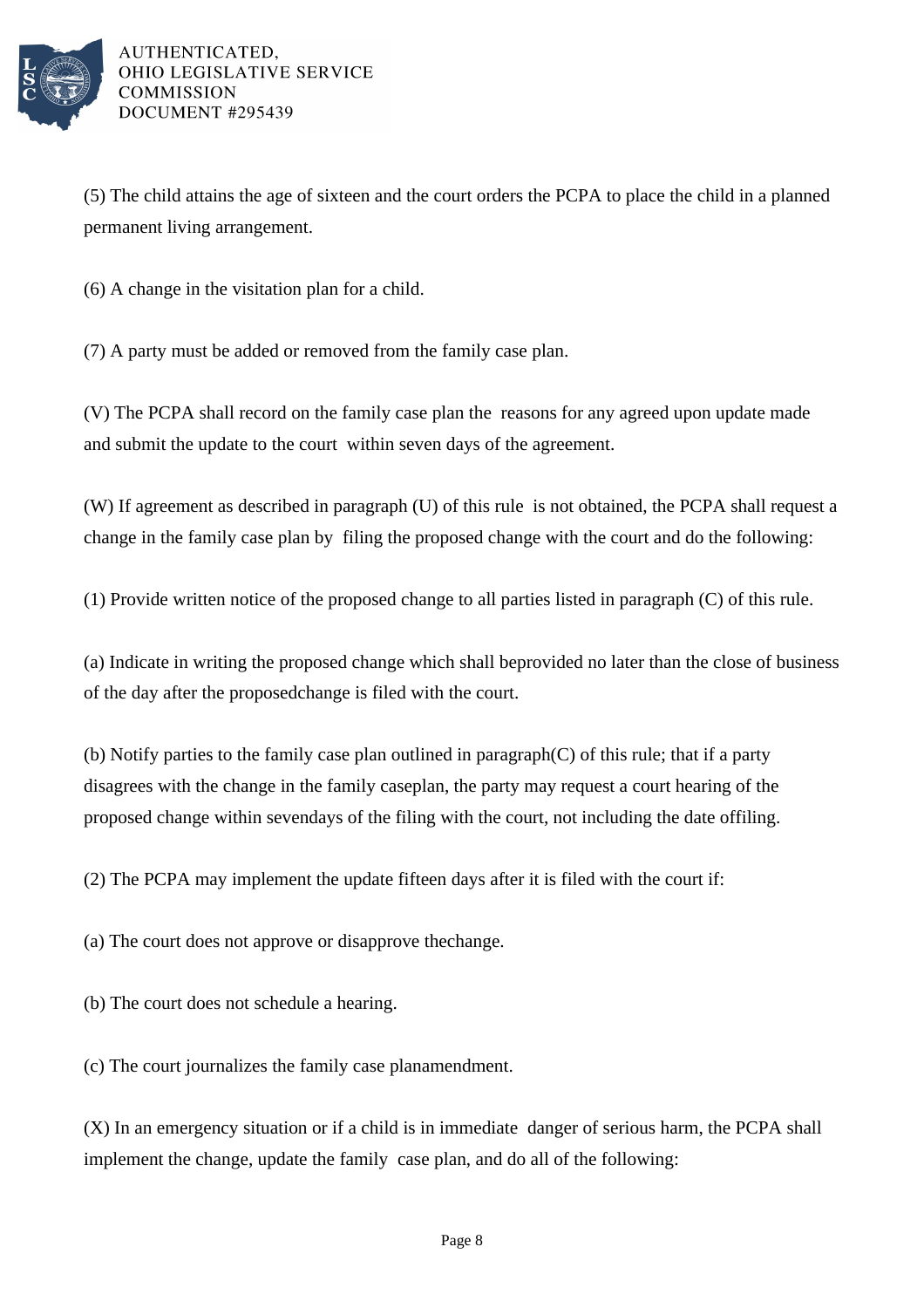

(1) Notify all parties to the family case  $\pi$  plan as outlined in paragraph (C) of this rule and the court of the change no later than the next day.

(2) File a statement of the change with the court within three days of the change.

(3) Provide to all parties to the family case plan as outlined in paragraph  $(C)$  of this rule the following:

(a) A copy of the statement filed with the court within three days of the change.

(b) Notification that if any party disagrees with the change in the family case plan, the party has ten days to object to the change and to request a court hearing.

(4) Continue to implement the change unless the court disapproves.

(5) Revert back to implementing the provisions of the journalized family case plan if the court does not approve the change.

(Y) The PCPA shall review the progress of achieving the family case plan objectives and services pursuant to rule 5101:2-38-09 of the Administrative Code and complete the JFS 01416 "Semiannual Administrative Review for Private Child Placing Agencies" (SAR) pursuant to rule 5101:2-38-04 of the Administrative Code.

(Z) The PCPA may develop a supplemental plan for locating a permanent family placement for a child concurrently with reasonable efforts to preserve and reunify families. The supplemental plan shall not be considered a part of the family case plan and does not require agreement or approval by the parties to the family case plan as outlined in paragraph (C) of this rule. Any supplemental plan shall be discussed and reviewed with the custodial parent, non-custodial parent, guardian, or custodian. The PCPA is to exercise due diligence in informing relatives and kin of their options pursuant to rule 5101:2-39-01 of the Administrative Code.

(AA) For children in permanent custody, the PCPA shall document efforts to locate an adoptive